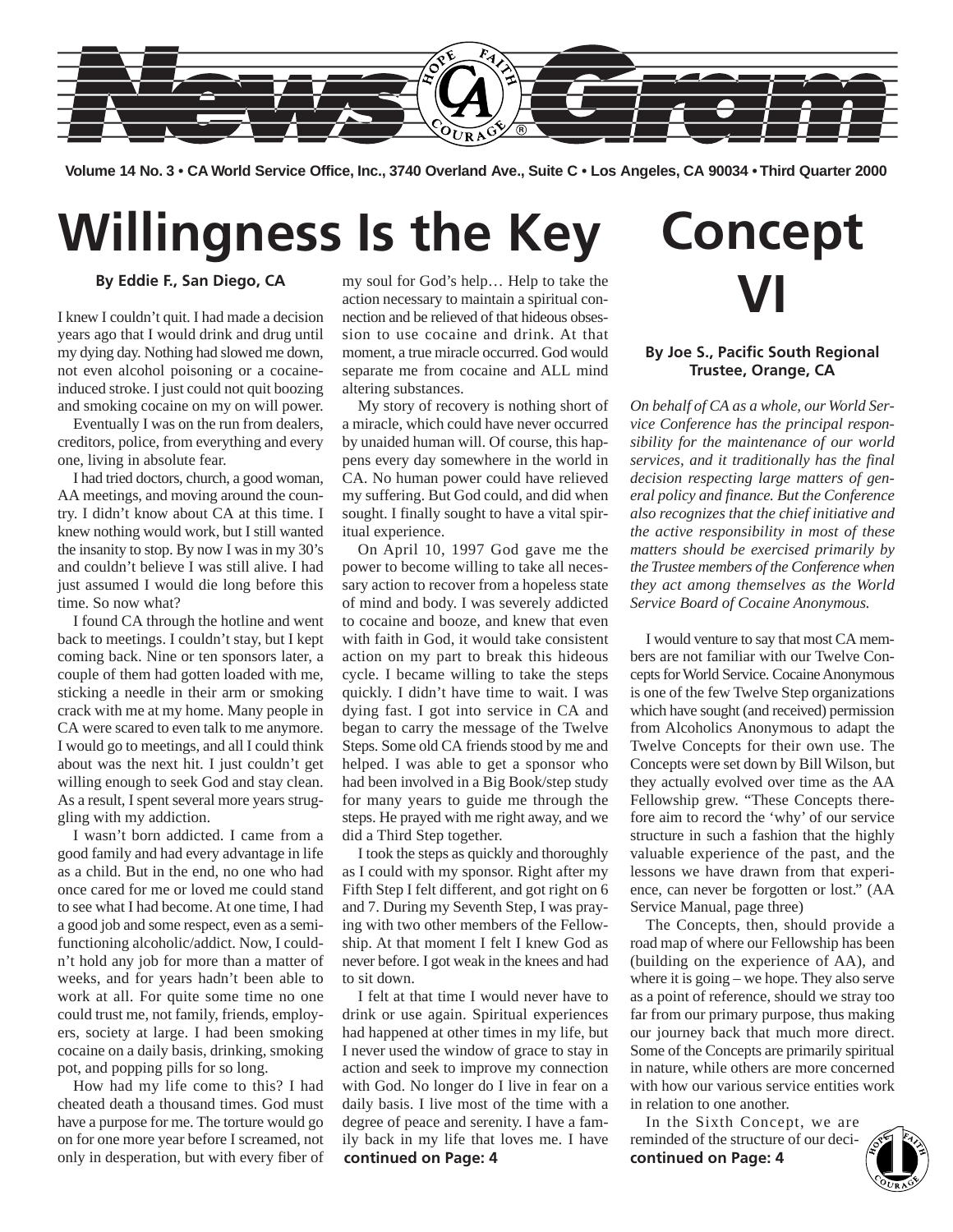#### **CAWS Board of Trustees**

Walter J., Atlantic South Regional Trustee Baton Rouge, LA

Susan T., WSO Trustee West Hills, CA

Meredith A., World Service Trustee Oxnard, CA

> Leon M., Trustee at Large Los Angeles, CA

Joe S., Pacific South Regional Trustee Orange, CA

Andy W., Pacific North Regional Trustee West Linn, OR

Hal K., Southwest Regional Trustee Houston, TX

Spencer B., Midwest Regional Trustee Columbus, OH

Amy B., Atlantic North Regional Trustee New York, NY

#### **CAWSO Board of Directors**

Scott S., Chairperson Valencia, CA

Tony S., Vice-Chairperson Newport Beach, CA

> Kevin M., Secretary Los Angeles, CA

Steve E., Director Culver City, CA

Susan T., Director/WSO Trustee West Hills, CA

Meredith A., Director/World Service Trustee Oxnard, CA

Joe S., Director/Pacific South Regional Trustee Orange, CA

> Joy H./Treasurer Los Angeles, CA

#### **CAWSO Personnel**

Patty Flanagan Office Manager Bill Salesses

Office Assistant

Saul Sandoval Shipping Coordinator

#### **NewsGram Staff**

Steve E. Editor Bill S. Assistant Editor

*"NewsGram" is a quarterly publication of the World Service Office of Cocaine Anonymous. It is intended solely for the information of members of the fellowship of Cocaine Anonymous. Any unauthorized publication or duplication is prohibited.*



**Send all mail to: NewsGram, c/o CAWSO, Inc.,**<br>
<sup>2740</sup> Overland Avenue - Suite C, Los Angeles,<br> *CA 90034, E-mail: cawso@ca.org, Fax (310)*<br>
559-2554 or call (310) 559-5833. *3740 Overland Avenue - Suite C, Los Angeles,*

### **A Note from the WSO**

*"In addition to finding a spiritual way of life, recovery is about changing negative aspects of our personalities into positive ones… We had no concept of doing anything for anyone without the thought of some kind of reward. By the sheer grace of our Higher Powers, we have found several ways of unlearning such behavior in the program… We discovered that the best way to serve God was to serve our fellow humans, and we found humility in the process. Our self-centered behavior was gradually replaced with the "attitude of service."* From the CA pamphlet "Being of Service"*.*

I wanted to start off this Note with something that communicated a little of what I, and others who also serve on the WSO Board of Directors, have received as the result of our commitments to service on behalf of Cocaine Anonymous. For some, a chapter of their service life is coming to a close. I (the current Chairman of the Board), the World Service Office Trustee and Pacific South Regional Trustee, will all rotate out at the end of the Conference later this month. Collectively we have served over 15 years on the World Service Office Board of Directors. I know that this effort has changed all of us and, I believe, for the better. Service is not always delightful; we all have to work a strong program to be able to deal with the ups and downs, but it is ever so spiritually rewarding (even when we don't think so). The Fellowship of Cocaine Anonymous will survive if each of us remembers that "personal recovery depends on CA unity" (*Tradition One*). It was CA that saved my life because there were people willing to take time from their busy schedules to setup a meeting that I could attend. So I will continue to be of service at some level. I owe CA that much at least.

Speaking of the Conference, it will be held at a hotel near both the airport and the World Service Office for 5 days over the Labor Day weekend. During that time Delegates, Trustees and WSO Board members will gather to discuss the business of CA as a whole. Reports from all aspects of World Services will be presented. If you are in the area be sure to stop by. All members of the Fellowship are invited to participate on the Committee work and attend the floor sessions.

We have recently sent out the new Internet Guidelines as well as a Web start-up kit to all areas currently linked on our website, www.ca.org. If your area is planning to setup a Web site that you want linked on the World Service website you must get a copy of the Guidelines. The office staff will be advising the Board of sites that do not comply. We will have no choice but to unlink the offending page if corrective action is not taken. This process is only beginning, so if you come across a page that you believe is non-compliant please let us know.

Lastly, I am proud to announce that our Fellowship has just enjoyed its most successful World Service Convention ever. Congratulations Phoenix and the CAWS 2000 Committee for a job very well done! Hope to see everyone in the Big Apple next year. It looks like it will be a spectacular event and already has generated a great deal of enthusiasm and reservations.

*In love and service, Scott S. for the World Service Office Board and staff*

#### **Attention: CA Hotline Chairs**

If your hotline number covers other area codes, please let the World Service Office know. The other area codes will be added to your hotline number for referencing purposes in the 800 # computer. Please phone (310) 559-5833, Fax (310) 559-2554 or e-mail cawso@ca.org.

The NewsGram is always looking for submissions! If you have ideas, cartoons, poems, stories or any other recovery or service related material that you would like considered for publication in future issues of the NewsGram, please forward with written permission and your original work to: NewsGram Editor, c/o CAWSO, Inc., 3740 Overland Avenue - Suite C, Los Angeles, CA 90034. Remember, we receive a lot of contributions, so your submission may not be selected, or at least not right away. You may see it in an upcoming issue!

Name \_\_\_\_\_\_\_\_\_\_\_\_\_\_\_\_\_\_\_\_\_\_\_\_\_\_\_\_\_\_\_\_\_\_ Phone Number ( )\_\_\_\_\_\_\_\_\_\_ Address \_\_\_\_\_\_\_\_\_\_\_\_\_\_\_\_\_\_\_\_\_\_\_\_\_\_\_\_\_\_\_\_\_\_\_\_\_\_\_\_\_\_\_\_\_\_\_\_\_\_\_\_\_\_\_\_\_\_\_\_\_\_

City \_\_\_\_\_\_\_\_\_\_\_\_\_\_\_\_\_\_\_\_\_\_\_\_\_\_\_\_\_\_\_\_ State\_\_\_\_\_\_\_\_ Zip \_\_\_\_\_\_\_\_\_\_\_\_\_\_ I herby give CAWSO, Inc., and NewsGram express permission to reprint my original work entitled: \_\_\_\_\_\_\_\_\_\_\_\_\_\_\_\_\_\_\_\_\_\_\_\_\_\_\_\_\_\_\_\_\_\_\_\_\_\_\_\_\_\_\_\_\_\_\_\_\_\_\_\_\_\_\_\_\_\_\_\_\_\_\_\_\_\_\_\_

in any future publication. I understand materials submitted may be edited for publication or may not be used, at the discretion of the Editors. Original work cannot be returned. All future publication rights remain those of author. Signature

--------------------------------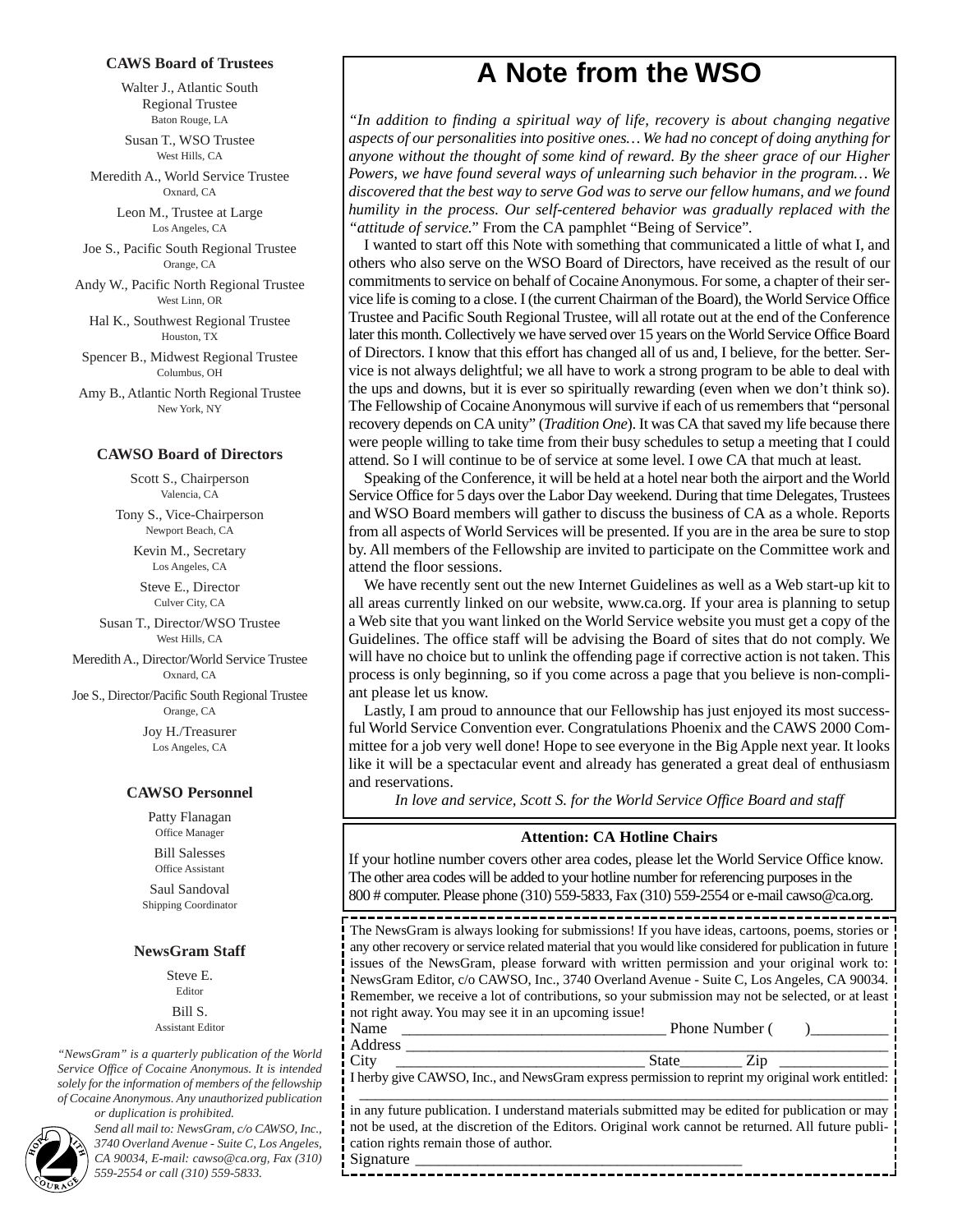# **CALENDAR OF EVENTS**

### **2001: A Grace Odyssey**

August 15th, 2000 submission deadline 5- Color Design/Theme w/CA logo needed for Celebrate Around The World 208/734-5807 or wildrosewolf@yahoo.com

### **August 24th-26th, 2000**

CA L.A. Convention 2000 Journey Into Recovery Riviera Resort & Racquet Club Palm Springs, California 562/799-9344 or ca4la.org

### **September 7th-10th, 2000**

Big Sur-enity Ventana Campground Big Sur, California 800/357-1488

### **September 28th-October 1st, 2000**

Utah Rockies XI Grand Summit Resort Park City, UT 801/581-0248

### **October 21st, 2000**

3rd Annual Women's Luncheon Greater St. Louis District 212 N. Kings Highway St. Louis, MO 877/587-2427

### **October 27th-29th, 2000**

12th Midwest Regional Convention Magical Recovery Tour Hyatt Regency Woodfield Schaumburg, IL 847/299-7666 or 847/298-4144

### **October 27th-29th, 2000**

Washington State Convention Great Events Will Come To Pass Enzian Inn 590 Highway 2 Leavenworth, WA 425/258-4175 or 800/723-1923

### **October 27th-29th, 2000**

CA of NV 1st Annual Convention Rocketed into the 4th Dimension Riviera Hotel & Casino 2901 Las Vegas Blvd. South Las Vegas, NV 702/734-5110

### **May 24th-28th, 2001**

World Service Convention 2001: A Grace Odyssey New York Hilton 1335 Avenue of the Americas New York, NY 718/539-8462 or 212/228-8782

### **November 3rd-5th, 2001**

2001 Midwest Regional Convention Radisson Hotel Airport St. Louis, MO 314/865-1798 or 816/931-2077

### **CANADA:**

### **September 8th-10th, 2000**

15th Bilingual Quebec Area Convention The Wings of Freedom Hotel Wyndham Montreal Montreal, Quebec 514/937-7284

### **November 3rd-5th, 2000**

TORCA IV A New Beginning Southern Ontario Convention 416/467-0511 or myrecovery@home.com

### **March 30th-April 1st 2001**

Pacific North Regional Convention Super Natural Serenity Lonsdale Quay Hotel 123 Carrie Cates Court North Vancouver BC 604/986-6111 or flowerz@axionet.com

*If you are having a Regional, Area or District Cocaine Anonymous Event, please let us know. We can list your event in the NewsGram. Submission deadline is 30 days prior to the publication of each NewsGram. Publication dates are: February 1st, May 1st, August 1st, and November 1st. We will publish up to a year in advance, and continue the listing until the event. Submissions will be published at the discretion of the editor and/or the World Service Office Board of Directors.*

### *Submissions should be made to: ATTN: The NewsGram c/o CAWSO, Inc. 3740 Overland Avenue – Suite C Los Angeles, CA 90034-6337 (310)* 559-2554 FAX *C*<br>
310) 559-2554 FAX **CONS**

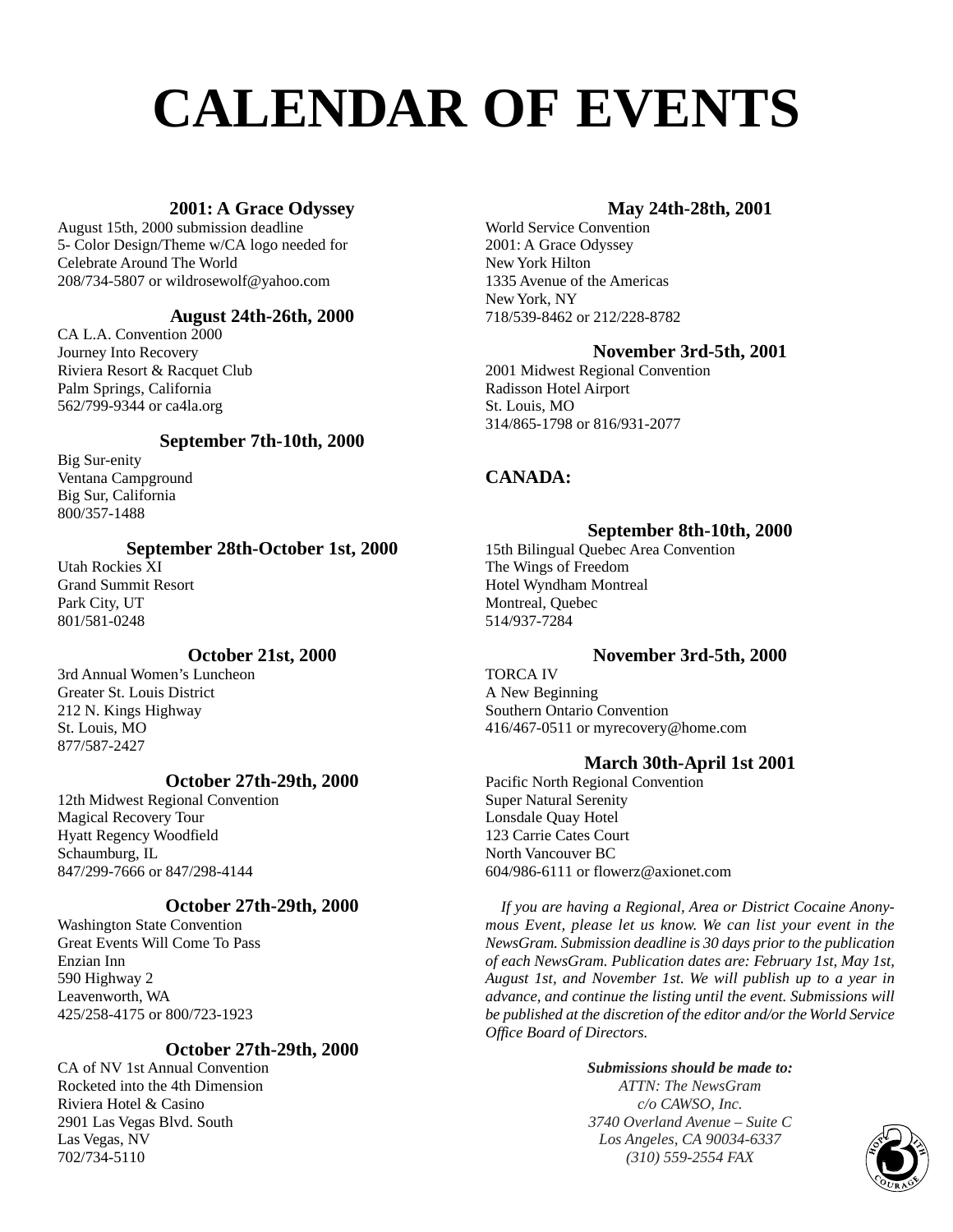# **Goodbye Cocaine**

## **Concept VI…**

### **By Nicole C., Chicago, IL**

Goodbye Cocaine, you were my best friend and my lover. My fascination with you made me feel wonderful at first, but then you turned on me and made me need nothing but you. Your grip was very tight, and I held on for my life. You were the source of all my despair, my pain, my grief, my agony, my resentment and my horror. You made me do terrible things to people: lying, cheating and manipulating. You picked my friends for me, ordered me around, dictated to me the things that I needed and wanted. You told me that the things I was doing were okay, that I was 'normal' and that everyone else had problems. You are a cunning bastard and I won't let you ruin my life or those around me any longer.

I know you will talk to me now and again and, God willing, I will never make another deal with you. You truly are evil and you dis-

gust me. I shudder to think about all of the lives that you ruin and have ruined, all of the families and relationships and friendships that you destroy with one heaping breath of your wretched despair.

God will protect me, and that is something you will never be able to do for me. God has been with me from the start. I wandered away from God, off into your disgraceful world, but now I am back. I have been welcomed with open arms. I have a life with true and genuine people today that God has chosen for me. I have the strength to make it through today dealing with my emotions and feelings by speaking and praying about them, not pushing them down like you used to help me do. I am growing spiritually and I no longer need you to help me deal with my life. Nothing is so bad that I need to use again. I now have a choice, and I have hope. So I say farewell to you Cocaine, you have worn out your welcome in my life.

### **Willingness Has Its Rewards**

Today I like myself, deeply, from the inside out. My fear of people has been greatly reduced, and continues to shrink. The areas of personal relations, daily life, and work are calm and pleasant; no longer chaotic. I enjoy the friendship of my now adult daughter and my parents.

It has taken several years of work, patience, hope, love, inventories, tears, and honest sharing of feelings to get to this point. It would never have happened without the courage and faith I learned in the program of Cocaine Anonymous, and the Steps to guide me in cleaning up the wreckage of my past and re-establishing relations.

Today, in my life, there is a feeling of peace and security such as I have never known. Life seems good to me today. I haven't felt the self-loathing or the screaming, ragged pain in my guts at all for a couple of years now, thanks to the Steps and the

healing brought about by working them.

I know that I am a different, much better person now than I ever was, even before I used. All of the Promises have come true in my life. Each day sober is better than the one before, in a lot of ways.

Today I know that I am powerless over the outcome of everything and that my life is still unmanageable by me. Today I believe that a Power greater than myself can, and is, restoring me to sanity in every area of my life. I have faith that this miracle will continue, as long as I keep doing the footwork.

I wish that everyone could find what has been given to me. But I know that only a few will be willing enough to take this path. I hope and pray that you, my reader, will be one of those. I lost nothing but my misery.

*— Excerpted from the book "Hope, Faith & Courage – Stories from the Fellowship of Cocaine Anonymous," pages 37 and 38.*



**You can e-mail us at: cawso@ca.org**

### **continued from Pg. 1**

sion making process. Many of you may be aware of the "inverted pyramid" of our service structure, as outlined in the Cocaine Anonymous World Service Manual. This means that the group conscience of each CA group should be expressed to its District, Districts through Areas, which in turn elect Delegates to the World Service Conference. The World Service Conference, then, is the ultimate voice of the group conscience of our entire Fellowship. But for obvious reasons, the World Service Conference can only meet for a few days once a year – someone must make decisions on behalf of CA during the remainder of the year when the group conscience of the Conference is unavailable. Thus, as this Concept makes clear, the Conference is better left to larger matters of policy. On an ongoing basis, however, the Conference must delegate to trusted servants (in this case appropriately called "Trustees") the broad authority necessary to carry out these policies.

Many of the operations of our World Services, though spiritual in their ultimate intent, are essentially business matters. Cocaine Anonymous World Services, Inc. is a corporation that publishes literature, ships materials, manages finances, etc. As a practical matter, the Conference must delegate to the Trustees liberal authority to oversee the finances and public information activities, to oversee the operations of our World Service Office, and to guide the Fellowship as the active guardians of our Twelve Traditions.

### **Willingness…**

### **continued from Pg. 1**

friends who really care, and I care too. What has happened in my life is truly an absolute miracle!

The more I continue to be of service to CA and carry the message, the fuller and more enriched my life becomes. No matter how much I give of myself to this Fellowship, it could never equal what I've been given. What a freedom! Frequently tears of joy flow down my face when I think of the life I've been given, and I see other folks who recover from this fatal disease. Thank you, CA for being there for me and countless others in those darkest moments.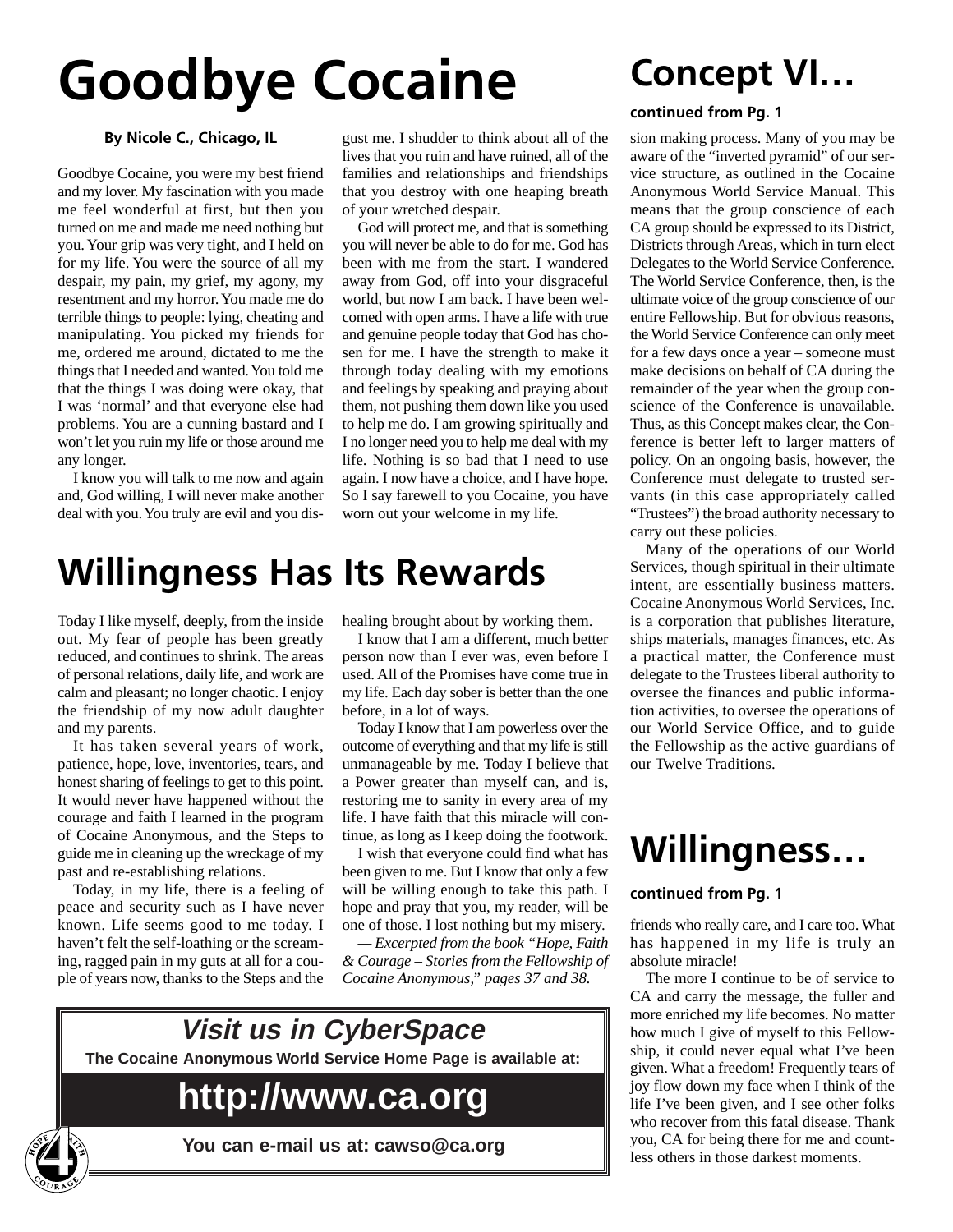# **2001:** *A GRACE ODYSSEY*

### **2001 WORLD SERVICE CONVENTION**

**In New York City May 24-28, 2001**

# *Is Looking For Speakers!*

**Please send tapes to:**

**CAWS 2001 Speaker Committee c/o CANY Inc. 48 W. 21st Street, Suite 905 New York, NY 10010**

### **Where to Write:**

**CAWS, Inc.** Board of Trustees P.O. Box 492013 Los Angeles, CA 90049-8013

**CAWSO, Inc.** Board of Directors 3740 Overland Avenue - Suite C Los Angeles, CA 90034-6337

**ATTN: NewsGram Editor** c/o CAWSO, Inc. 3740 Overland Avenue - Suite C Los Angeles, CA 90034-6337

*The NewsGram presents experiences and opinions of Cocaine Anonymous members. The opinions expressed herein are those of the individual contributors and are not to be attributed to nor taken as an endorsement by either Cocaine Anonymous or the NewsGram.*

# **Faith in a Higher Power**

Cocaine Anonymous introduced us to a Power greater than ourselves that could manage our problem. That doesn't necessarily mean we have to turn our will and our lives over to the care of the God that we heard of in the past. It can mean trusting a Power of our own understanding. This is the beginning of our Higher Power, God as we understand Him.

Some of us adopt, or come back to, a traditional God. Others see our Higher Power as some kind of force. Some define it as the force of the group, while others don't define it at all.

At first, it is sufficient for God, as you understand Him, to be the power that the group obviously has to help to get rid of the obsession to use.

No one comes into Cocaine Anonymous to find God. We come to these rooms to get rid of a terrifying drug habit. Look around in a meeting. You are surrounded by people who came as a last resort. We came into these rooms emotionally, financially and spiritually bankrupt. We have experienced all sorts of tragedies as a result of cocaine, drugs and/or alcohol. We have lived many of the same horrors you have, yet today we are happy. We are free from the misery, terror, and pain of drug addiction.

As long as you are willing, your belief will grow. You will learn through your own experience and the experiences of others how a Higher Power can help you with your cocaine problem… If you are having trouble with the talk about God, remember:

- Be open-minded
- CA is a spiritual program, not a religious one
- All you have to do is to be willing to believe
- Your Higher Power can be the group as a whole
- You start with belief, your experience will come.

Don't leave before the miracle happens! *(Excerpted from the CA Pamphlet "A*<br> *Higher Power")* **5**<br> **1997** 

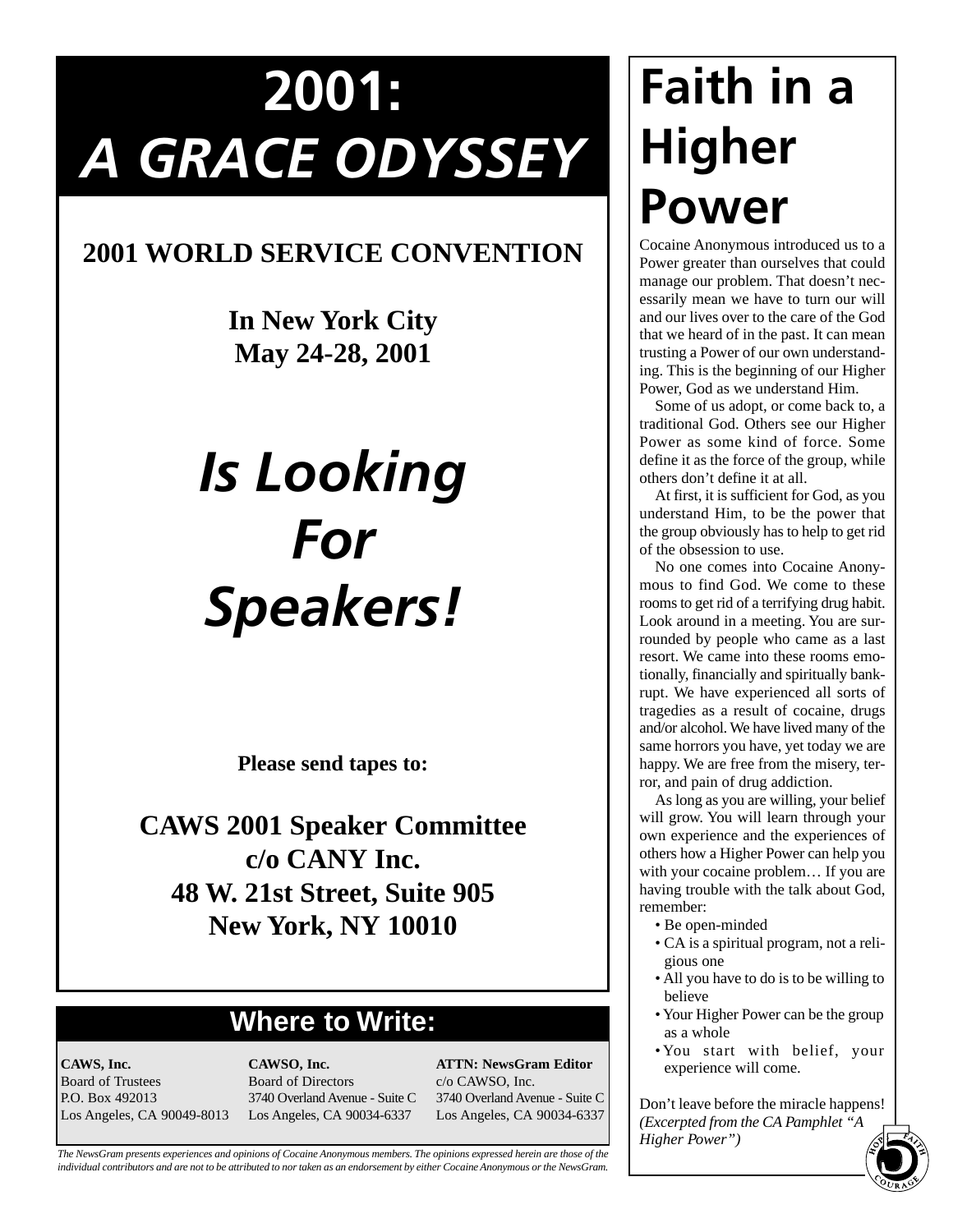### **From the Archives CA and the AA Big Book**

### **By Craig H., Chicago, IL**

*From time to time the NewsGram will be reprinting articles from past issues. One of our members has requested that we reprint this article, which we believe will be of interest to the fellowship as a whole. When this article was originally printed in 1994, the author was Midwest Regional Trustee.* 

Cocaine Anonymous has had a close and yet very confusing relationship since its beginnings with the book affectionately referred to as the "Big Book," more properly known as *Alcoholics Anonymous*. Early on we sought and received permission from AA to adapt the Twelve Steps and Twelve Traditions to our own recovery program, giving proper credit – of course – to the original source. (We were also one of the few "12-Step" programs to request permission to adapt the Twelve Concepts for World Service, but that's another story!)

We also asked AA's permission to use the Big Book, as well as the *Twelve Steps and Twelve Traditions* ("12 & 12") in our meetings as a guide to the recovery program. This permission, not to rewrite or adopt as "official" CA literature, but to read and study the original source materials on the 12-step recovery program, was also granted. We also asked Narcotics Anonymous, which was attended by many of our members, for similar permission to use their book, and that permission was not given.

There was much debate in the early years about what we ought to say about our relationship to the "Big Book" and "12 & 12." Opinions ranged from those who wanted to endorse, approve, adopt, or even grant "Conference Approved" status to these books to those who insisted we say nothing at all about them to avoid any hint of affiliation with any other enterprise. Obviously this was a very delicate issue – how could we acknowledge the spiritual roots of our program of recovery and source of much of its practical direction, and make it clear to CA members that it was "ok" to read and study these books without compromising our integrity as a Fellowship?

Finally, in an effort to clarify our relationship with these two books, making clear the complete lack of affiliation with any outside entity in keeping with the Sixth Tra-

**6** 

dition, the World Service Conference – the voice of the group conscience of the whole Fellowship – passed the

following advisory opinion on August 20th, 1989: "THE BOOKS ALCOHOLICS ANONYMOUS AND TWELVE STEPS AND TWELVE TRADITIONS OF ALCO-HOLICS ANONYMOUS ARE TWO OF OUR MOST VALUABLE TOOLS OF RECOVERY AND AS SUCH, IT IS THE OPINION OF COCAINE ANONYMOUS THAT MEETINGS SHOULD BE ALLOWED TO HAVE THESE BOOKS AVAILABLE TO SUPPORT MEMBERS IN THEIR RECOVERY."

What this quite clearly means is that we do not own these books, they are not ours to change or even say that they are "ours" in any sense of the word. These books are generously loaned to us, for our use, by AA, and for that we are truly grateful.

About this same time, while many of us acknowledged that the heart of the recovery program was described in the first 164 pages of the "Big Book," many of the personal stories were hard to identify with, particularly for newcomers. We needed a book to call our own, and felt strongly that we couldn't improve on the set of directions in that first 164 pages, but we could certainly tell our own stories! As a result, we are able to hold in our hands Hope, Faith and Courage – our own book of stories – through the efforts of many trusted servants. But we also have the "Big Book" and "12 & 12" to refer to for guidance in reading the roadmap of recovery.

*If you have a favorite article from a past NewsGram that you think should be reprinted, please forward a copy of it to the editor at the address on the inside front cover.*

### **Spiritual Awakening**

### **By Rudy R., Colton, CA**

When I got sick and tired of being sick and tired, when I knew drugs had beaten me, when I knew that drugs had control of my life, when I finally admitted that drugs were my master, I had this empty feeling in the pit of my inner self. My self-will could not control drugs or my life anymore. I was lonely, for I had built up walls around me. I had burnt every bridge behind me.

I had low self-esteem. I could not look people in the eyes, for I was fearful of people looking inside of me. I did not love myself. I did not feel comfortable under my skin. I was like a tornado destroying everything around me, even myself. I did not know how to live, or how to die.

I did not believe in God, nor did I think that God believed in me anymore. I never knew at the time that He had been watching over me all along. But in the end I somehow managed to summon the smallest amount of hope that He "could and would if He were sought." I got on my knees and cried out from within my heart, "God, please help me!" I reached out my arms to Him and it wasn't like he opened the doors of Heaven and let me in, but rather that he opened the doors of Hell and pulled me out. I felt an inner peace like I had never felt before. I felt God watching over me that night, and I slept like a child.

When I awoke the next morning it felt just like after a storm at sea, and the sea was now unbelievably calm. I knew that I had just had a spiritual awakening. The next day I attended my first meeting of Cocaine Anonymous. Today I am a grateful recovering addict.

## *Get Published!*

The Literature Chips and Format Committee is now accepting stories for the Second Edition of **Hope, Faith and Courage**. Publication is tentatively scheduled for 2003. Please limit your submission to five typewritten pages and include your name, address and phone number. Note: all identifying references will be deleted before being forwarded to the committee, who must review these stories as *anonymous* submissions. Any contact with committee members that identifies the author of a story will seriously reduce that story's chance of being published.

Send your story to:

**CAWSO** Attn: Storybook Committee 3740 Overland Ave. #C Los Angeles, CA 90034-6337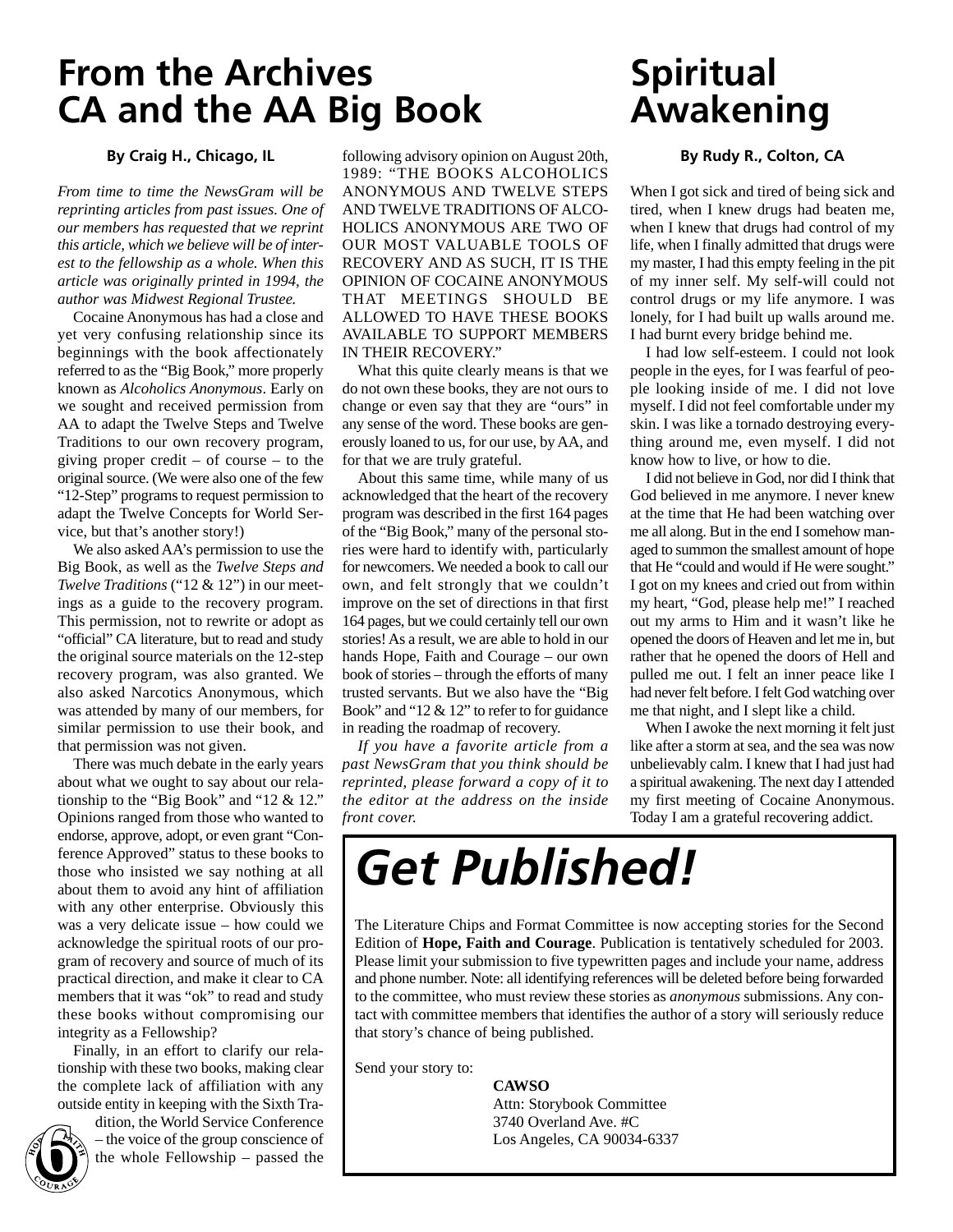## **Trustee Corner**

Welcome to the Trustee Corner, a new feature of the NewsGram in which we, your World Service Board of Trustees (WSBT), will be trying to keep the Fellowship of CA better informed about our activities. As many of you know, the Trustees hold quarterly meetings. We attend three meetings in Los Angeles (one immediately preceding the Conference) and one preceding the World Service Convention, in whichever city it is held. These meetings are held over an evening session  $(7 p.m. - 11 p.m.),$  a full day (9 a.m.  $-11$  p.m.) and a morning (8 a.m. – 1 p.m.). Although the minutes of these meetings are distributed, we are still often asked, "what is it that you do at those meetings?"

Here is the beginning of an answer. We start on the first evening with personal sharing which lasts for about 2 to 3 hours. We have found that the personal sharing is critical to our knowing each other in a way that we can act together as the WSBT to make decisions on large matters of general

policy and finance. After reviewing the previous meeting's minutes, we distribute our Trustee reports so that we can review them on our own prior to meeting the next morning. We do this rather than to take up a lot of time during our meeting. And yes, we often do review those at 11 p.m. after our meeting adjourns.

The following morning we discuss two of the Traditions and two of the Concepts of Service. These discussions last from one to two hours and are often quite productive; they are an opportunity for us to review these principles and see how they apply to our Fellowship in both a general and specific way. Of approximately twenty hours spent in meetings, these preliminary items comprise around four to five hours. We feel that this is time very well spent. In future articles we will discuss other parts of the Trustee meetings as well as other commitments and duties.

At our most recent meeting (May 2000, in Phoenix) there were a few items which took up a significant amount of time in our discussions. Of course the upcoming Convention was discussed, and childcare was a

## **UNITY CORNER I Sometimes Forget**

### **By Ray R., New York, NY**

I sometimes forget that I am not as unique as I once thought. Learning to adapt to any and all situations was the norm when I was actively using. To become one with my inner being in sobriety was a completely different task. While living under the influence of cocaine and other mind- and mood-altering substances, my best reasoning led me to a life of hopeless and unfulfilled desires. My purpose and aim in life was set on destruction of self (and whomever else I could drag along with me).

Life had no meaning before I began to realize that we all have a place in the society we share with all God's creatures. Coming into Cocaine Anonymous I found the relief that my mind, body and soul had been seeking throughout my existence. This Fellowship has taught me how to first like myself in hopes that someday I will learn to love and forgive myself. I am constantly reminded that my tolerance of others begins with my tolerance of self.

To be at peace brings the freedom of not having to decide where I belong. Just knowing that I belong is sufficient today for me and for my Higher Power. For it is by God's grace and mercy that I was saved from death, institutions and prison. Because I have been saved from these fates, I have no right to allow any type of prejudice, envy or insecurity to prohibit me from carrying the message to those who still suffer. It's more important to help save someone's life than to allow my own perceptions to destroy both our lives.

If the forefathers of our Fellowship did not seek the counsel of a Higher Power to inspire the Steps and Traditions, where would this Fellowship be? With peace comes spirituality. It is the spirituality of the Twelve Steps and the Twelve Traditions that govern my life today. We are all bonded by our common problem and our common solution.

hot topic. Fundraising was also discussed at length. Canadian issues of representation, royalties and cost of supplies have been reviewed throughout the last year. These issues will also be addressed at the 2000 World Service Conference, and your elected World Service Delegates will bring this information back to your Areas.

Please note that the World Service Office does send WSBT meeting minutes out with the Delegate mailings, four times a year. The Trustees also have a PO box, which is listed in every NewsGram. If you are not getting the information about World Services that you feel you need, talk to your Delegates and Trustees. We are all here to serve you. We hope to see or talk to you all soon. Thanks for letting us be of service.

## **H&I CORNER Rediscovering through H&I**

### **By James S., Raleigh, NC**

When somebody first told me that volunteering to carry the message into Hospitals and Institutions would help my recovery, it didn't make sense to me. I had always found that the farther I stayed away from people who were actively struggling with their addictions, the better. But I have learned in this program to take direction, so I was willing to try.

The first time I spoke on an H&I panel I was unsure of what to say. Again, I was able to follow direction when it was suggested that I just needed "to be honest, and it will be okay". I realized that this was not going to be easy, for to be honest with these people meant that they would surely see all of my faults. But a strange thing happened as I talked about what it was like when I was using, what happened, and what it's like now. I connected with all those newly recovering addicts that, a few months earlier, I thought I had nothing in common with. They responded to my honesty by being honest in return. It was really amazing.

Today I do H&I service work as often as I can, because when I do, I am always reminded that *to carry the message is to also be carried by the message.* **7**